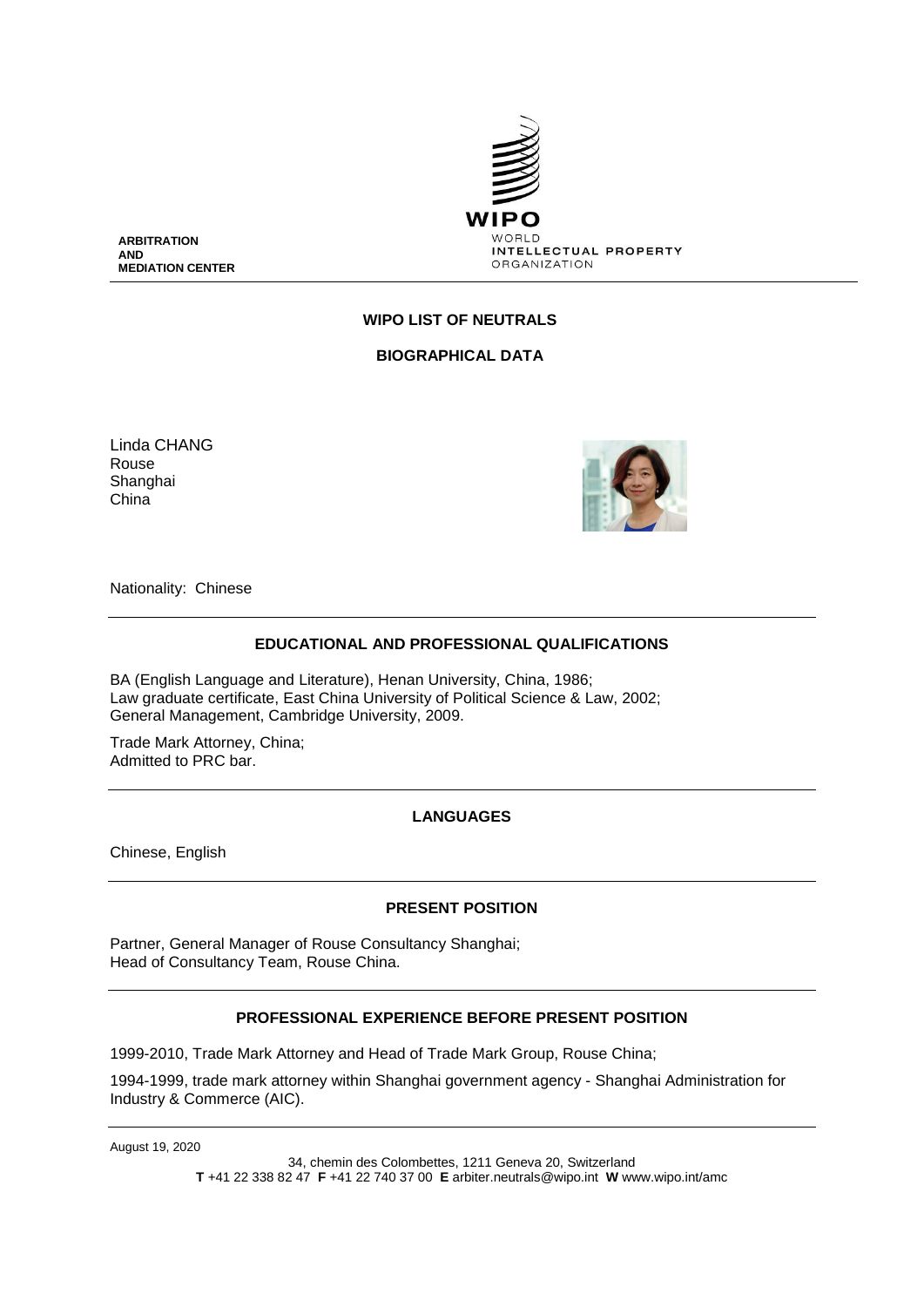### **AREAS OF SPECIALIZATION**

Intellectual property: trade marks, unfair competition, domain name dispute resolution; Negotiation: in the field of IP disputes and transactions; Government lobbying: substantive changes in China's trade mark legislations.

### Accolades:

- Chambers Asia Pacific 2013 2016, 2019 2020: Listed as a 'Notable Practitioner';
- The Legal 500, 2020: Listed as a China Intellectual Property: International Firm Leading Individual;
- Intellectual Property Law (International Firms), 2020: Best Lawyers;
- WTR 1000 2018 2020: China and SARS Silver Tier;
- The Legal 500, 2016 2017, 2019: Listed as Leading Individual for Foreign Firms in Intellectual Property in China;
- Managing Intellectual Property, 2014 2016, 2018: Named as an IP Star;
- Managing Intellectual Property, 2020: Named as Trademark Star;
- World IP Review, 2016 2018: WIPR Leaders;
- WTR 1000 2013 2017: Leading Global Trade Mark Practitioners;
- Managing Intellectual Property 2016: Top 250 Women in IP list for 2016;
- Who's Who Legal, 2014 2016: The International Who's Who of Trademark Lawyers;
- Asialaw, 2013: Leading Lawyer for IP in China;
- Euromoney 2012: Winner of Asia Women in Business Law 2012 (Linda Chang) for Patent and Trade mark Prosecution category.

## **MEMBERSHIP IN PROFESSIONAL BODIES**

China Trademark Association (CTA); International Trademark Association (INTA).

# **EXPERIENCE IN INTELLECTUAL PROPERTY**

Qualified under the PRC law as a trademark attorney since 1995, has developed rich experience over the years dealing with complex trademark disputes. Expertise in this regard has successfully navigated numerous clients through nightmare situations, any of which could have been the subject of horror IP stories.

To name a couple. In one case, successfully invalidated a bad faith mark and saved the client US\$14 million to buy it back. In another, saved the client a US\$600,000 royalty fees per annual by successfully defending the registration of a similar mark through acquired distinctiveness.

Also is an effective, fair and natural negotiator.

### **EXPERIENCE WITH RESPECT TO DOMAIN NAMES**

Familiar with the domain name dispute resolution rules and procedures set up by CNNIC and ICANN. Has advised on numerous domain name recoveries from Chinese cyber-squatters on behalf of her clients.

As a WIPO Domain Name Panelist, has decided 138 domain dispute cases since 2006.

### **MAJOR PUBLICATIONS**

Contributing articles to leading IP publications such as Managing Intellectual Property and World Trademark Review, including:

*Domain names (China): Overview* – "Practical Law China", 2019;

*How to Tackle Chinese Trade Mark Squatters* – "Managing IP", Dec. 2012 / Jan. 2013;